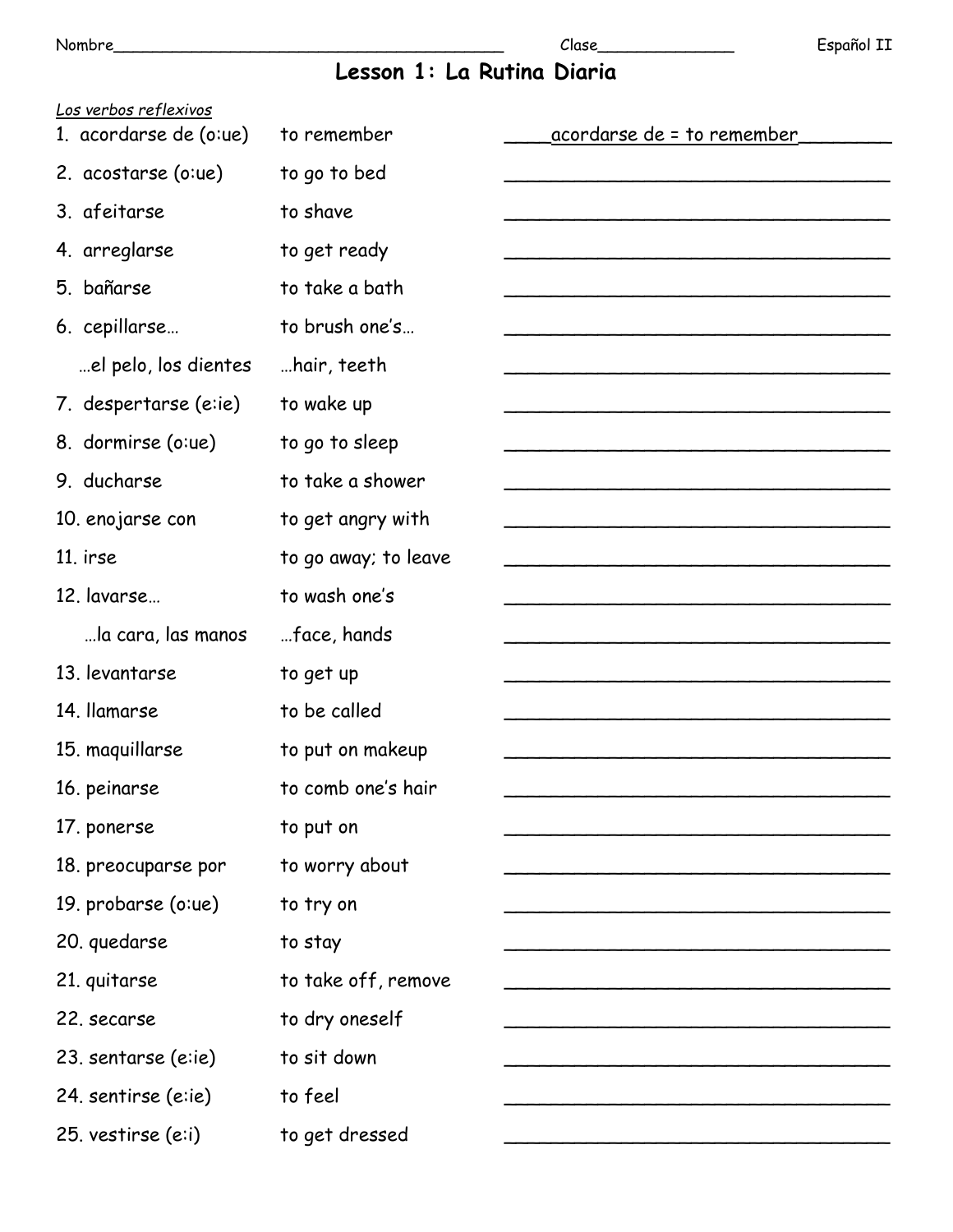## *Los verbos recíprocos reflexivos*

| 26. abrazar(se)                               | to hug (each other)   |  |
|-----------------------------------------------|-----------------------|--|
| 27. ayudar(se)                                | to help (each other)  |  |
| $28.$ besar(se)                               | to kiss (each other)  |  |
| 29. encontrar(se) (o:ue) to meet (each other) |                       |  |
| 30. saludar(se)                               | to greet (each other) |  |

#### *Palabras de secuencia*

| 31. antes de   | before   |  |
|----------------|----------|--|
| 32. después de | after    |  |
| 33. durante    | during   |  |
| 34. entonces   | then     |  |
| 35. luego      | then     |  |
| 36. más tarde  | later on |  |
| 37. por último | finally  |  |

#### *Palabras indefinidas y negativas*

| 38. algo    | something  |  |
|-------------|------------|--|
| 39. alguien | someone    |  |
| 40. alguno  | some; any  |  |
| 41. jamás   | not ever   |  |
| 42. nada    | nothing    |  |
| 43. nadie   | no one     |  |
| 44. nini    | neithernor |  |
| 45. ninguno | none       |  |
| 46. nunca   |            |  |
|             | never      |  |
| 47.0.0      | eitheror   |  |
| 48. siempre | always     |  |
| 49. también | also, too  |  |
| 50. tampoco | not either |  |